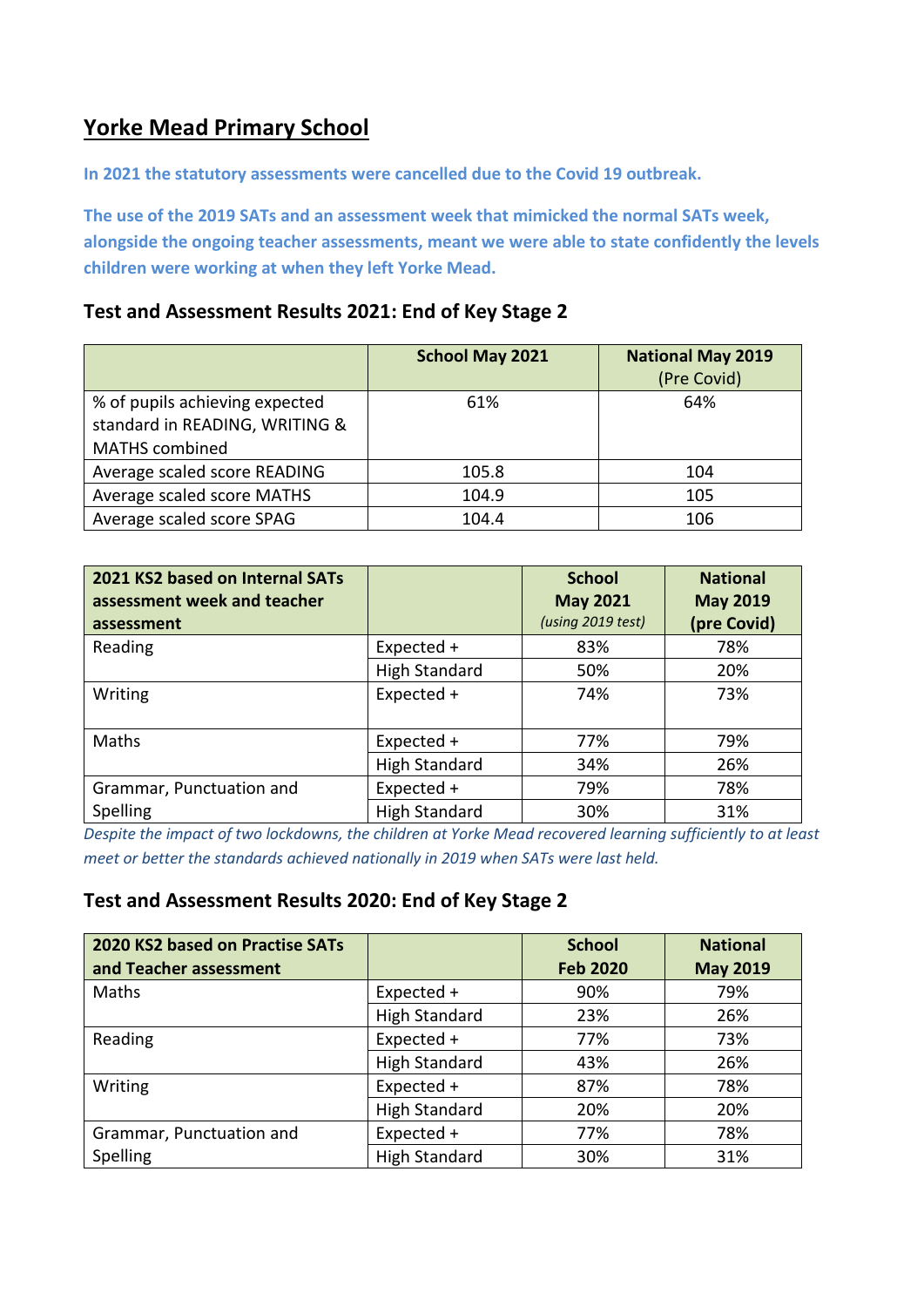## **Test and Assessment Results 2019: End of Key Stage 2**

|                                | <b>School</b> | <b>National</b> |
|--------------------------------|---------------|-----------------|
| % of pupils achieving expected | 61%           | 64%             |
| standard in READING, WRITING & |               |                 |
| <b>MATHS</b> combined          |               |                 |
| Average scaled score READING   | 104           | 104             |
| Average scaled score MATHS     | 105           | 105             |
| Average scaled score SPAG      | 106           | 106             |
| <b>Progress READING</b>        | $-0.9$        | 0               |
| Progress WRITING               | $-2.4$        | ი               |
| <b>Progress MATHS</b>          | $-0.6$        |                 |

| 2019 KS2                 |                      | School | <b>National</b> |
|--------------------------|----------------------|--------|-----------------|
| Reading                  | Expected +           | 75%    | 73%             |
|                          | <b>High Standard</b> | 21%    | 26%             |
| Writing                  | Expected +           | 79%    | 78%             |
|                          | <b>High Standard</b> | 9%     | 20%             |
| Maths                    | Expected +           | 80%    | 79%             |
|                          | <b>High Standard</b> | 30%    | 26%             |
| Grammar, Punctuation and | Expected +           | 84%    | 78%             |
| Spelling                 | <b>High Standard</b> | 30%    | 31%             |
| Science                  | Expected +           | 84%    |                 |

# **Key Stage 2 Results – Three Year Average 2017-2019**

|                                | School | <b>National</b> |
|--------------------------------|--------|-----------------|
| % of pupils achieving expected | 70.75% | 63.49%          |
| standard in READING, WRITING & |        |                 |
| <b>MATHS</b> combined          |        |                 |
| % of pupils achieving higher   | 12.93% | 9.72%           |
| standard in READING, WRITING & |        |                 |
| <b>MATHS</b> combined          |        |                 |
| Average scaled score MATHS     | 106.21 | 104.55          |
| Average scaled score READING   | 105.92 | 104.54          |